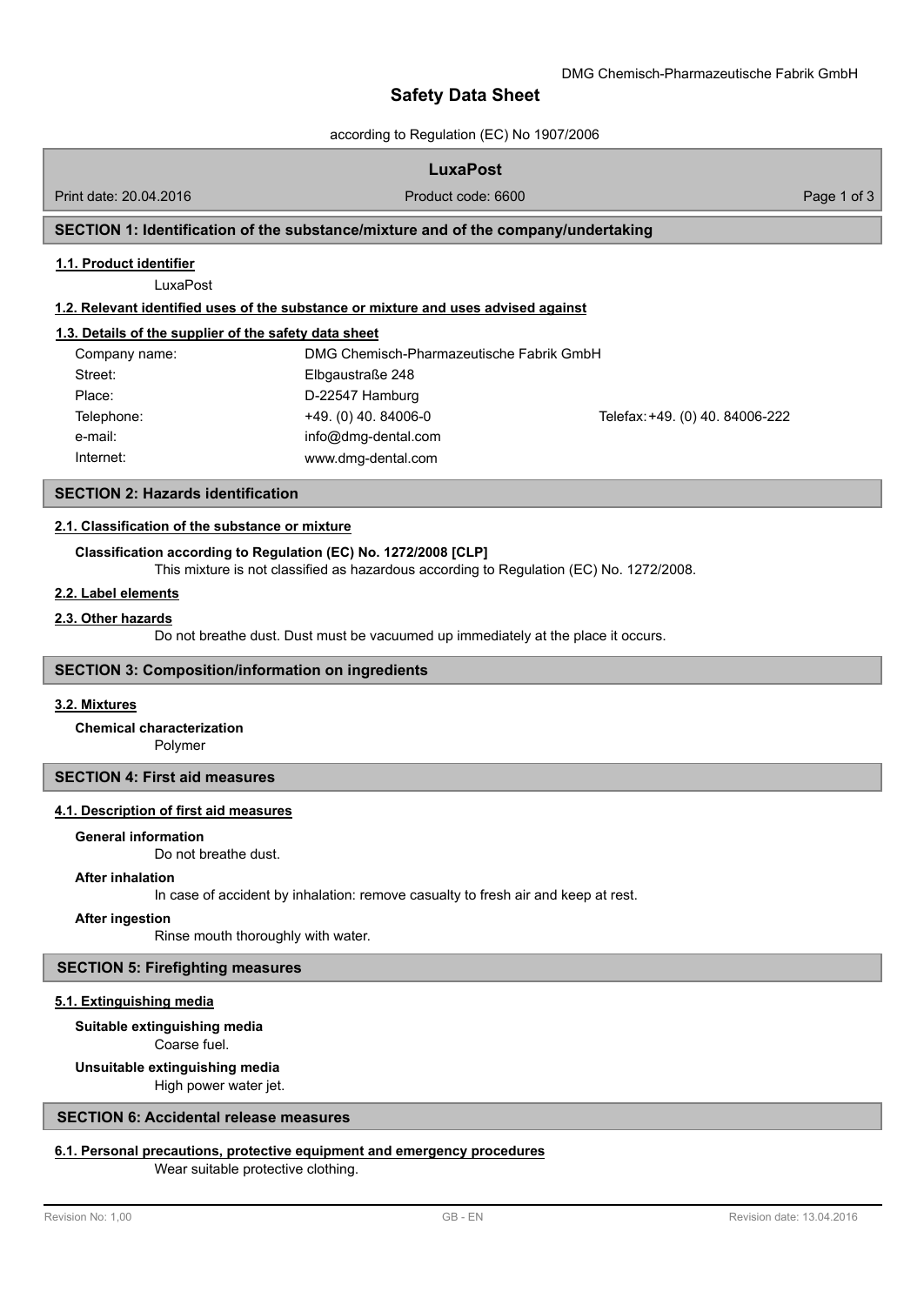# **Safety Data Sheet**

according to Regulation (EC) No 1907/2006

|                                                                   | according to regulation (LO) NO 1507/2000                                         |                               |                    |             |
|-------------------------------------------------------------------|-----------------------------------------------------------------------------------|-------------------------------|--------------------|-------------|
|                                                                   | <b>LuxaPost</b>                                                                   |                               |                    |             |
| Print date: 20.04.2016                                            | Product code: 6600                                                                |                               |                    | Page 2 of 3 |
|                                                                   |                                                                                   |                               |                    |             |
| <b>SECTION 7: Handling and storage</b>                            |                                                                                   |                               |                    |             |
| 7.1. Precautions for safe handling                                |                                                                                   |                               |                    |             |
| 7.2. Conditions for safe storage, including any incompatibilities |                                                                                   |                               |                    |             |
| Requirements for storage rooms and vessels                        |                                                                                   |                               |                    |             |
| Store only in original container.                                 |                                                                                   |                               |                    |             |
| <b>SECTION 8: Exposure controls/personal protection</b>           |                                                                                   |                               |                    |             |
| 8.1. Control parameters                                           |                                                                                   |                               |                    |             |
| 8.2. Exposure controls                                            |                                                                                   |                               |                    |             |
| Protective and hygiene measures                                   |                                                                                   |                               |                    |             |
| When using do not eat or drink.                                   |                                                                                   |                               |                    |             |
| <b>Eye/face protection</b>                                        |                                                                                   |                               |                    |             |
| Tightly sealed safety glasses.                                    |                                                                                   |                               |                    |             |
| <b>Hand protection</b>                                            |                                                                                   |                               |                    |             |
| <b>Respiratory protection</b>                                     | Tested protective gloves are to be worn: Suitable material: NBR (Nitrile rubber). |                               |                    |             |
| Do not breathe dust.                                              |                                                                                   |                               |                    |             |
|                                                                   |                                                                                   |                               |                    |             |
| <b>SECTION 9: Physical and chemical properties</b>                |                                                                                   |                               |                    |             |
| 9.1. Information on basic physical and chemical properties        |                                                                                   |                               |                    |             |
| Physical state:                                                   | solid                                                                             |                               |                    |             |
| Colour:                                                           | yellow-transparent                                                                |                               |                    |             |
| Odour:                                                            | odourless                                                                         |                               |                    |             |
|                                                                   |                                                                                   |                               | <b>Test method</b> |             |
| Changes in the physical state                                     |                                                                                   |                               |                    |             |
| Melting point:                                                    |                                                                                   | No data available             |                    |             |
| Initial boiling point and boiling range:                          |                                                                                   | No data available             |                    |             |
| Flash point:                                                      |                                                                                   | No data available             |                    |             |
| Ignition temperature:                                             |                                                                                   | No data available ASTM D 1929 |                    |             |
| Vapour pressure:                                                  |                                                                                   | No data available             |                    |             |
| Density:                                                          |                                                                                   | $2$ g/cm <sup>3</sup>         |                    |             |
| Water solubility:                                                 |                                                                                   | No data available             |                    |             |
| <b>SECTION 10: Stability and reactivity</b>                       |                                                                                   |                               |                    |             |
| 10.6. Hazardous decomposition products                            |                                                                                   |                               |                    |             |
| COx, HX, NOx, MeOx                                                |                                                                                   |                               |                    |             |
| <b>SECTION 11: Toxicological information</b>                      |                                                                                   |                               |                    |             |

# **11.1. Information on toxicological effects**

# **SECTION 12: Ecological information**

# **12.1. Toxicity**

# Toxicological data are not available.

# **12.2. Persistence and degradability**